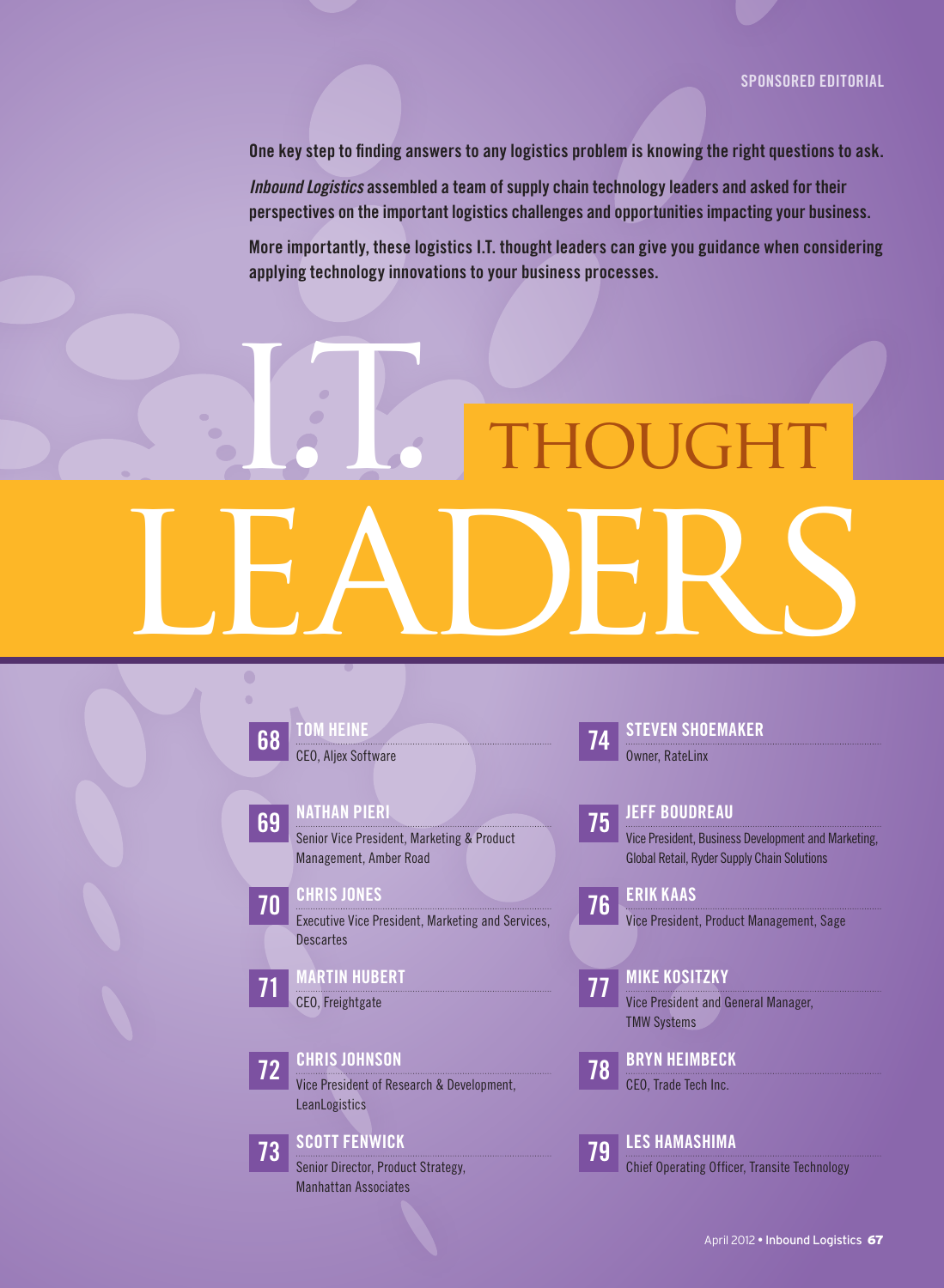#### Second-Generation logistics Software: Accessible Anywhere

#### Q: **What is the latest logistics software trend?**

Seco<br>
Softy<br> **Q:** What i<br> **A:** Transp<br>
morphed<br>
mobile<br>
ees—whil<br>
than it on A: Transportation management systems (TMS) have morphed into communication hubs with Web and mobile access. The PC user interface for employees – while still crucial – is becoming much less important than it once was.

#### Q: **How can that be?**

The first generation of software focused on employees adding and viewing data in the office. Now it's all about other means of access. The second generation lets your system talk to employee, client, and vendor systems. If your system does half the job electronically, you save half your labor costs.

CEO HEINE

CEO

For third-party logistics providers (3PLs), lessthan-truckload orders can come in via electronic data interchange (EDI) and be automatically routed according to lowest-cost carrier. Then the shipment information can be automatically transmitted to the carrier – all without a transportation manager even looking at it.

#### Q: **What other types of communication are available?**

A: Automated alerts are another useful tool. You can receive email alerts for everything from late shipments, missed pickups, credit warnings, low margins, short-pays, and insurance and compliance issues.

Alerts are great because you can be proactive instead of reactive. For example, if a customer is about to exceed its credit limit, you can receive an alert.

 Alerts can bypass your staff and go directly to your customers and vendors. Customers can receive shipment status alerts, automated balance due statements, EDI transmission confirmations, and more. Vendors can receive accounts payable information, requests for insurance and compliance data, and status updates – all automatically from the TMS.

#### **Q:** Where does a company Web site fit in with this?

A: Most 3PLs have their clients and carriers access their system from the Web. Carriers can now self-bill, upload delivery receipts, and choose payment terms. Your customers can enter orders, track shipments, and print their own proof-of-delivery documents. If you are a 3PL, you no longer need to pay employees to do these jobs.

#### Q: **Do mobile applications really help?**

**TOM** 

A: Think about combining apps with automated alerts, your Web site, and EDI. Your employees, clients, and vendors can access key information around the clock. If your staff receives an alert, they can access everything they need via their phone. If a customer or driver calls your employee for information, it is readily available. Better yet, the driver or client can look it up on your mobile application, and not have to call your staff at night or on the weekend. That's a winner.

> aljex Software | 732-357-8700 tom@aljex.com | www.aljex.com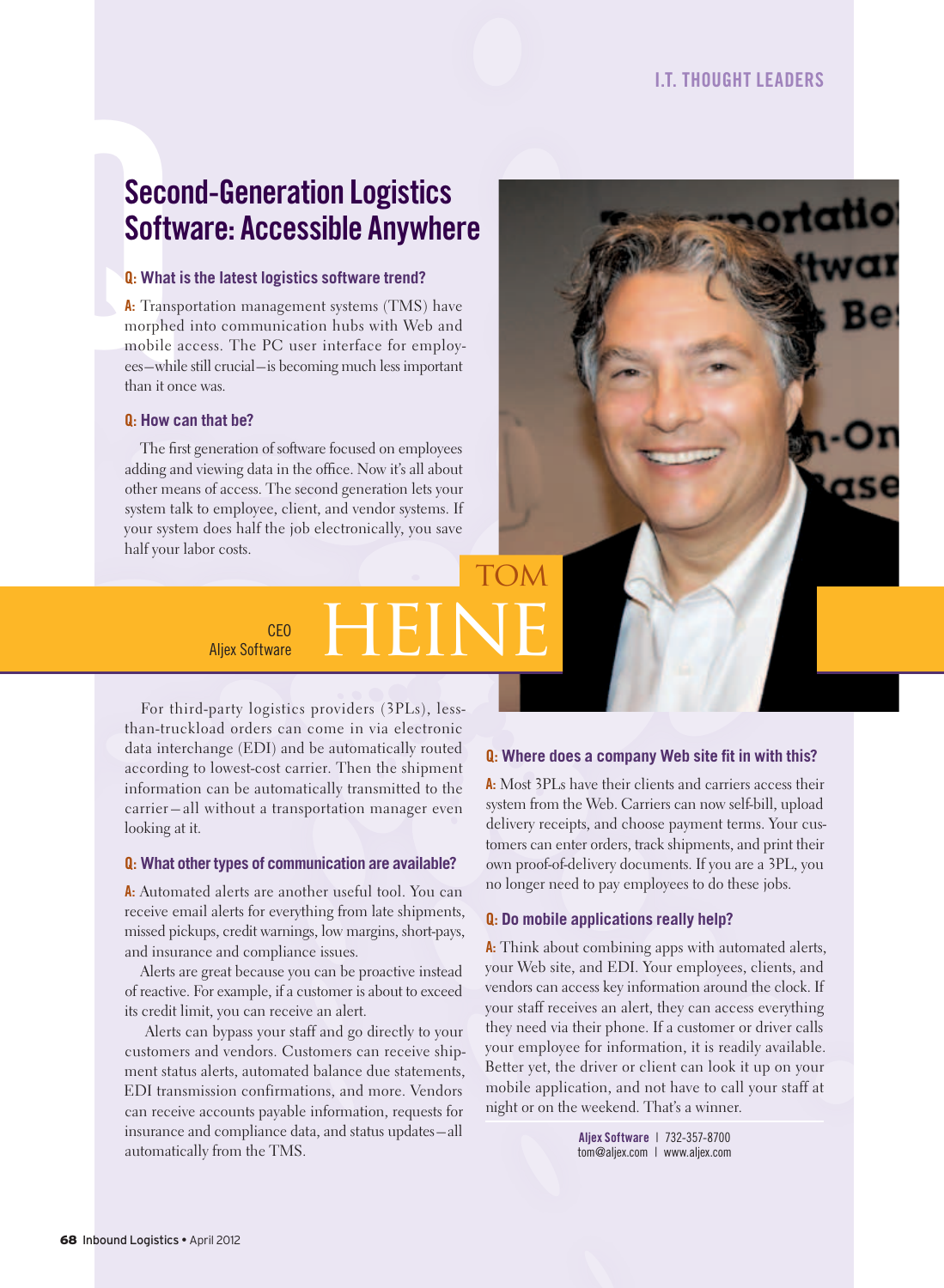#### GtM Solutions keep businesses plugged in

#### **Q:** Why is it difficult for organizations to integrate **true end-to-end global trade management?**

GTM<br> **GTM**<br> **a**: Why is<br>
true end<br> **A**: True e<br>
means m<br>
required<br>
Organizz<br>
GTM, wh<br>
pieces, su A: True end-to-end global trade management (GTM) means managing and optimizing all the functions required to move goods across international borders. Organizations may argue that they are already doing GTM, when in fact they are only undertaking disparate pieces, such as international trade compliance or global transportation management.

> GTM functions may be distributed among departments such as warehousing, shipping, and legal. It can be difficult to unite business processes and establish communication channels where none exist. Adopting GTM technology helps achieve this. Each section of the organization gains an understanding that its activities tie into larger objectives and can affect outcomes outside that department.

#### Q: **What do customers look for in GTM solutions?**

A: Customers want GTM solutions that are flexible enough to support different supply chain segmentation strategies. These tools must address the different needs of unique product segments within a company. They must also be flexible enough to accommodate the requirements of the company's extended supply chain partners, such as suppliers, logistics providers, and customers. In particular, systems must be able to:

- Extend processes to suppliers and logistics providers.
- Manage logistics and compliance activities within one solution.
- Tune or configure business processes to support each segment's needs.
- Provide a centralized view of the global supply chain across all segments.
- Capture all associated data to support reporting and predictive analytics.

For example, an organization may need supply chain processes specialized to goods with unpredictable demand, as well as goods with more predictable demand that require steady replenishment. Similarly, other goods may have higher import and export compliance requirements that must be carefully managed.

#### Q: **What are the most important criteria for evaluating and selecting a GTM solution provider?**

A: Look for a GTM provider that has successfully deployed its solution at a company similar to your own, within your industry, with similar segmentation require-

#### NATHAN PIERI Senior Vice President,<br>Amber Road<br>Amber Road

**Marketing & Product Management** Amber Road

As with adopting any technology, organizations may struggle with managing change and pushing through the initial disruptions that a system implementation can cause. Today's Software-as-a-Service solutions minimize the need for IT support, and dramatically decrease disruption to daily activities. This makes them a good option for organizations that don't currently have any systems in place.

ments, equivalent number of products, global shipping volumes, and within countries or regions that map to your own.

Global trade management can be very complex, and there's typically no better indicator of future success than finding a vendor that has been there and done that with one or more companies that mirror your own.

> Amber Road | 201-935-8588 solutions@amberroad.com | www.amberroad.com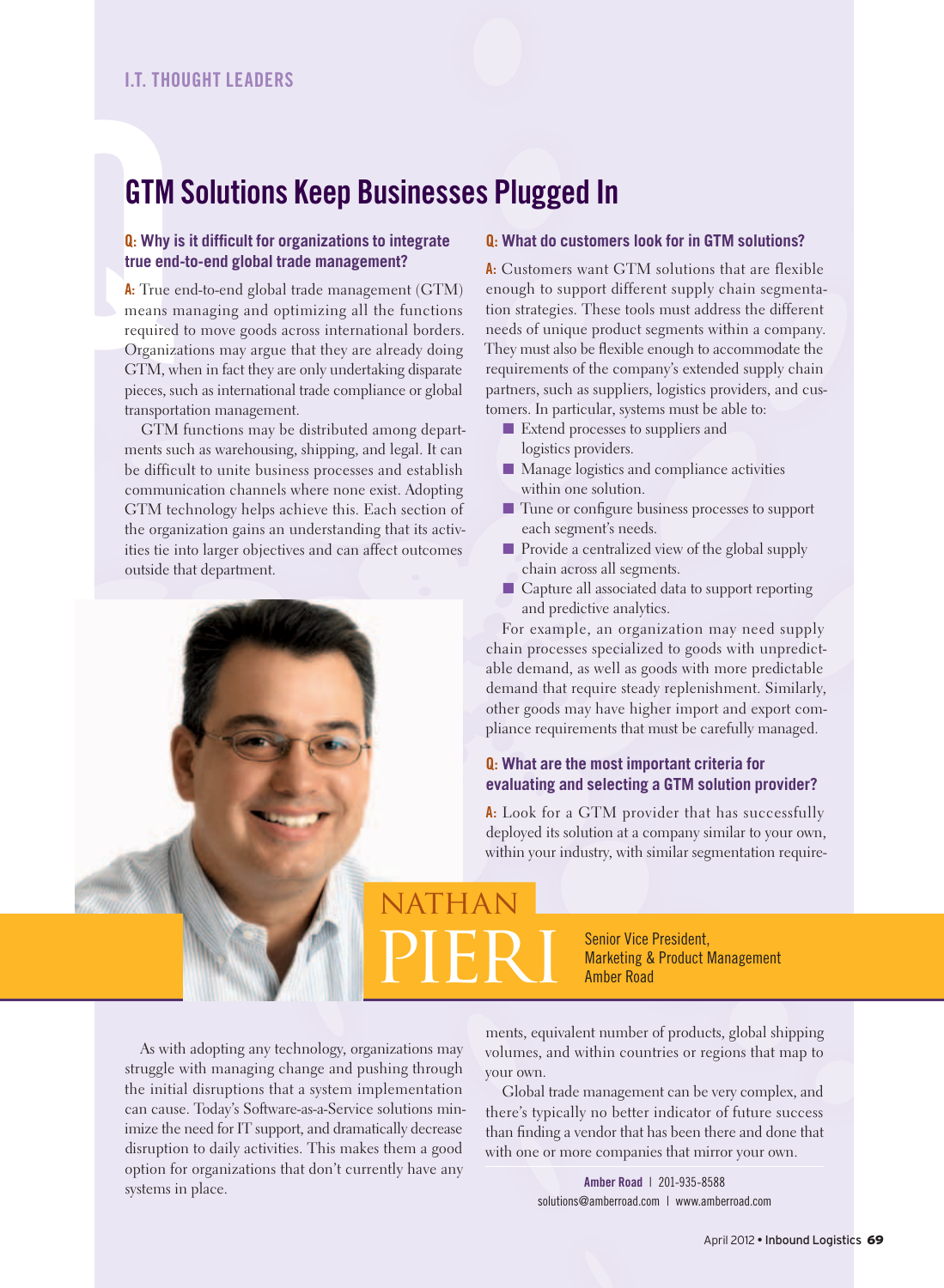## Worley<br>
Requence<br>
Requence<br>
Reflation<br>
A: The m.<br>
logistics<br>
lems are World-Class Logistics Operations **Require Multi-Party Processes and Technology**

#### Q: **How can supply chain technology help businesses improve logistics operations?**

A: The majority of IT solutions available today constrain logistics operations performance. Most logistics problems are inter-enterprise, but the majority of logistics technology solutions are enterprise-focused. As a result, too much of the coordination still takes place over email and phone, and only involves the buyer and seller – not the transportation and logistics companies that actually move the goods. Even when collaborative planning is common, as in the retail or distribution markets, the flow of products from suppliers often fails to match the requested quantities or delivery dates. As changes occur across the supply chain, not all parties are aware of the changes or their impact.

Three important inter-enterprise factors to consider when evaluating logistics technology are:

Multi-party solutions. Multi really means many-buyers, sellers, logistics services providers, brokers, and government agencies. Coordination has to occur across the business process, and each participant should be aware of changes that occur and their impact. Multi-party solutions provide participants with visibility to the total

> Executive Vice President, Marketing and Services President,<br>Descartes JONES

Cloud computing. To work effectively, these solutions cannot be delivered by a single enterprise solution. The technology provider must act as a neutral party, working across the supply chain partners, standardizing processes and harmonizing data. Cloud-based solutions have the sophisticated capabilities to run large, complex multiparty supply chains.

It is now possible for companies to implement multiparty processes and technology that are quick to deploy and require minimal upfront investment. The challenge for supply chain executives is to think differently about the processes and technology now available to give them greater control of their supply chains and fully leverage their partners.

Chris

Descartes | 519-746-8110 info@descartes.com | www.descartes.com

process and help ensure the efficient and effective flow of goods. Maintaining data and function control allows only the relevant data to be shown, and changes can only be executed by authorized parties in a pre-agreed-upon way.

Network-based data sharing. Effectively collecting and disseminating data is the single biggest obstacle to achieving high-performing logistics operations. The data business is messy, and requires a network to clean it up. Information comes from all supply chain participants, whose capabilities vary, and it has to be synchronized and parsed before it gets to the multi-party applications. In addition, tools must address "high-tech," "low-tech," and "no-tech" parties that exist along with wireless and GPS-related sources.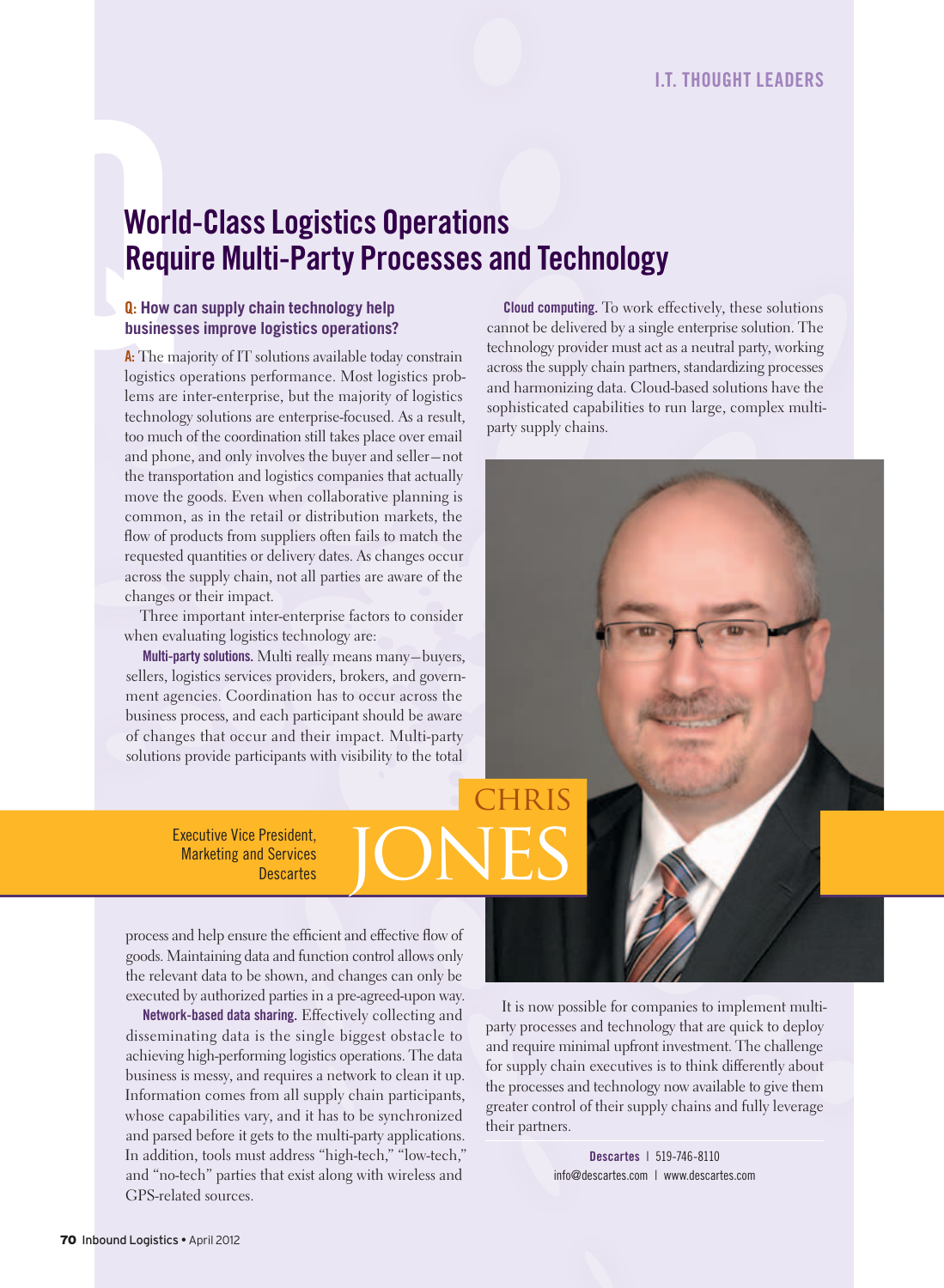#### **Taking Control of Transportation Spend Management**

**Takin**<br> **Q:** Cloud<br>
everyday<br>
started in<br>
platforms<br>
A: As ent<br>
return on<br>
ally acces Q: **Cloud computing is fast becoming a reality of everyday business life. How can companies get started in leveraging interconnected shared logistics platforms, and why does it save time and money?**

A: As enterprises strive to show almost-immediate return on investment, they seek solutions that are globally accessible, scalable, and require minimal up-front investment. Maintaining a vast connectivity network, promoting leading-edge Web services solutions, and fueling continued innovation is a pricey proposition, so sharing these infrastructure costs among many users makes sense. Both global leaders and small or mid-size players can realize dramatic improvement when switch-



#### MARTIN CEO CEO HUBERT

ing to a configurable-yet secure-cloud platform.

Recent studies show tremendous savings potential in transportation spend management (TSM), and most best-in-class companies outsource at least some aspect of this function. Reviewing your current TSM processes and identifying opportunities is an excellent way to start logistics cloud computing, as these initiatives pay for themselves very quickly.

Keep the big picture in perspective, and choose a partner that offers not only end-to-end TSM, but seamlessly integrates execution, collaboration, sales, and operations planning and compliance options.

#### Q: **How can value-driven sustainability be effi ciently embedded into supply chains to increase routing accuracy and account for carbon swap costs?**

A: While global leaders have had sustainability and carbon footprint initiatives for several years, broad adoption has been slow. Embedding carbon modeling into transportation management platforms brings knowledgeable routing decisions to the desk level. Leverage a global platform to communicate optimized logistics choices to your entire supply chain with ease, while driving bottom-line savings.

#### Q: **Managing fuel surcharges, rate volatility, and reduced carrier capacity is a growing challenge. How should businesses tackle this problem?**

A: Multi-dimensional optimization relies heavily on distributed data sources. Correlating capacity allocations with transit times, cargo availability, and deliver-by dates – in concert with total transportation cost as supplied by a dynamic multi-leg routing engine – is the holy grail of logistics optimization. One way to achieve this goal is by utilizing Freightgate's unique template approach.

#### Q: **Why should businesses use a neutral-technology platform with global reach as their logistics information hub and decision-support solution?**

A: Truly neutral logistics technology providers have no vested interest in driving up freight spend. They can help transform your data into actionable information through TSM by managing procurement, optimization, carbon initiatives, dynamic multi-leg routing, capacity, booking, visibility, metrics, compliance, audit, and payment.

> Freightgate | 714-799-2833 info@freightgate.com | www.freightgate.com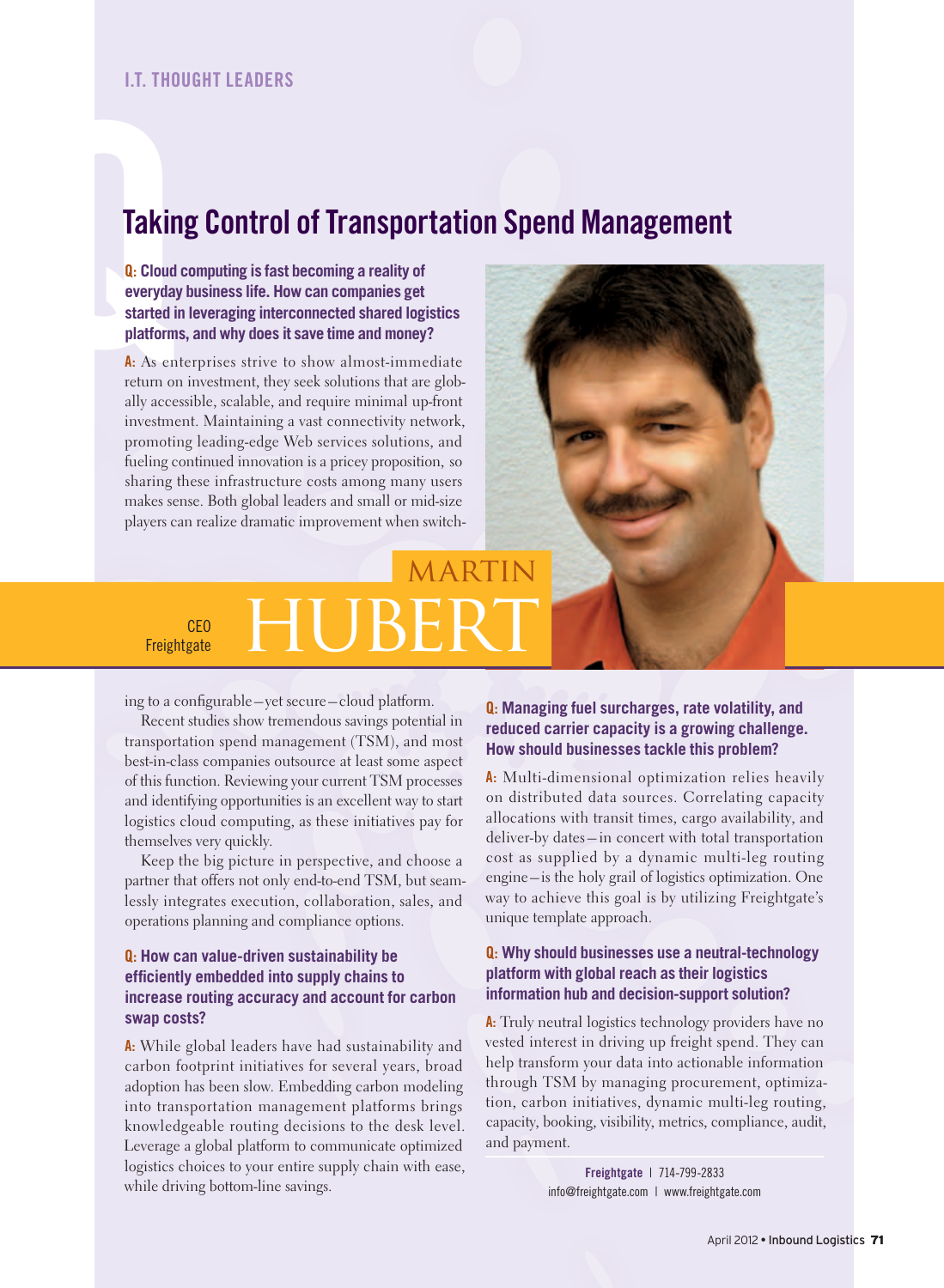#### **Maximizing Global Logistics Management Effectiveness**

#### Q: **What are the biggest challenges shippers face with globalization in today's market?**

**Maxi**<br> **Q**: What a<br>
with glot<br> **A**: Many<br>
ing an e<br>
with third<br>
carriers,<br>
ernment<br>
regardles: A: Many shippers face the challenge of orchestrating an end-to-end process and managing interplay with third parties, such as customers, suppliers, ocean carriers, freight forwarders, customs brokers, and government agencies. Doing so effectively is difficult, regardless of whether the shipper is importing or exporting internationally.

> Next, international freight management is still largely dominated by manual processes and point solutions. That is changing quickly, but many companies looking for technology solutions are met with a very short list of providers offering the robust functionality needed to



Vice President of Research & Development

## e President of **JOHNSON**

manage all the moving parts and pieces of global logistics on one platform. Furthermore, since many supply chain organizations are not fully integrated – separate groups and often separate systems manage domestic and global logistics – it is even more crucial to have visibility and connectivity with supply chain partners.

Lastly, as if dealing with international laws and regulations – and multiple languages, currencies, and units of measure – is not difficult enough, supply chain security and compliance programs such as the Customs-Trade Partnership Against Terrorism place even more burdens on global shippers.

#### Q: **How can shippers use technology to help support their companies' global initiatives?**

A: To support global initiatives, shippers can leverage a Software-as-a-Service transportation management system with global functionality. These tools provide multimodal planning, execution, trade compliance, carrier connectivity, financial reconciliation, and reporting features to effectively manage global transportation. This innovative global logistics technology enables companies to successfully manage all modes of transportation under a common umbrella while providing complete visibility. This technology also enables direct communication between shippers and carriers.

#### Q: **How can companies impact their bottom line**  while efficiently managing global transportation?

A: By utilizing global logistics management technology, companies can directly impact the bottom line. Automated communications, processes, and work flow between supply chain partners allow companies to improve efficiencies while gaining visibility into freight payment and discrepancies before they impact the company's finances. Furthermore, embedded trade compliance tools reduce the burden of ensuring regulatory compliance.

By leveraging technology to manage global logistics, companies can understand true costs and lead times to make better sourcing decisions for importers while also being able to monitor and manage carrier performance.

Finally, many international companies have carbon emission directives that make a significant impact on their organization. When businesses fail to meet or cannot document these standards, it affects everything from market perceptions to bottom lines. With enhanced emissions reporting and analytics, technology tools give companies greater insight into making better decisions for their company as well as the environment.

> leanlogistics | 877-828-5861 sales@leanlogistics.com | www.leanlogistics.com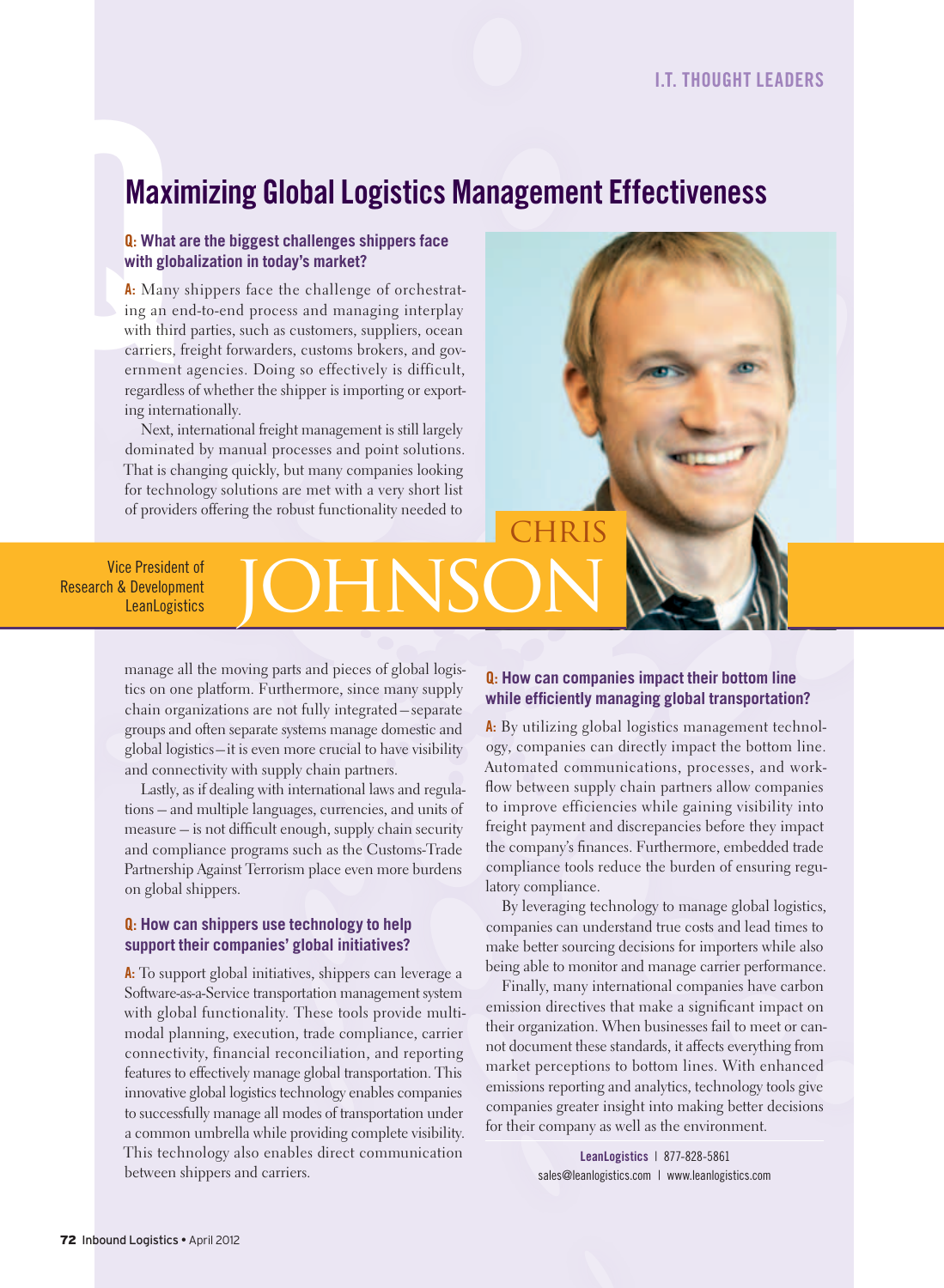#### **Bringing Clarity to Visibility Solution Investments**

SCOTT

#### **Q: How do you define visibility?**

**Bring**<br> **a**: How d<br> **A:** Visibil<br>
status of<br>
inventory<br>
ments: or<br> **Q:** Why is<br>
for comp A: Visibility is understanding the location and current status of key assets – whether on-time shipments or inventory stockouts. Visibility boils down to three elements: orders, shipments against orders, and inventory.

#### Q: **Why is supply chain visibility such a challenge for companies?**

A: Visibility is hard to quantify. Companies may make incremental improvements where pain is the greatest without investing in a more holistic visibility solution. What makes it even more difficult is that visibility involves players outside the enterprise – suppliers, carriers, and manufacturers – and trying to get these partners to collaborate toward mutual benefit.

Also, some enterprises confuse electronic data exchange (EDI) capabilities with true visibility. EDI provides a certain amount of information – whether a purchase order has shipped, for example – but it doesn't necessarily offer granular-level detail. There is always a subset of trading partners that lacks this capability, which

creates black holes and distrust in the system. EDI is part of visibility, but in and of itself, it's not a visibility solution.

#### Q: **What key factors should a buyer consider when evaluating visibility solutions?**

A: Visibility solutions should allow enterprises to see everything going on in their supply chain. This entails several factors. First, make sure the visibility platform is interconnected – with no limitations as to partners that can join the network. Second, the platform should be holistic so that access stretches upstream and downstream in the supply chain. Third, visibility solutions need to be versatile. They need to collect and render information so that it is usable by different parties inside and outside an organization. Finally, visibility solutions should be customizable. While everyone is sharing the same version of the truth, different functions can see and leverage information in their own unique way.

#### Q: **What ROI should you expect from a visibility solution?**

A: Benefits are both subjective and quantitative. Having better supply chain visibility will inherently improve a business's ability to sense and react to change faster and more efficiently. Turning it into firm ROI is more challenging. But some areas are easier to quantify. With inventory, for example, visibility allows companies to analyze inbound shipments to identify and eliminate bottlenecks. If you can squeeze hours or days out of lead times, you can carry less inventory.

Moreover, shippers can level out lead-time variability or better manage exceptions – stockouts, for example – by recognizing backlogs and taking necessary steps to correct them.

> Manhattan Associates | 770-955-7070 sfenwick@manh.com | www.manh.com

FENWICK Senior Director, Product Strategy Manhattan Associates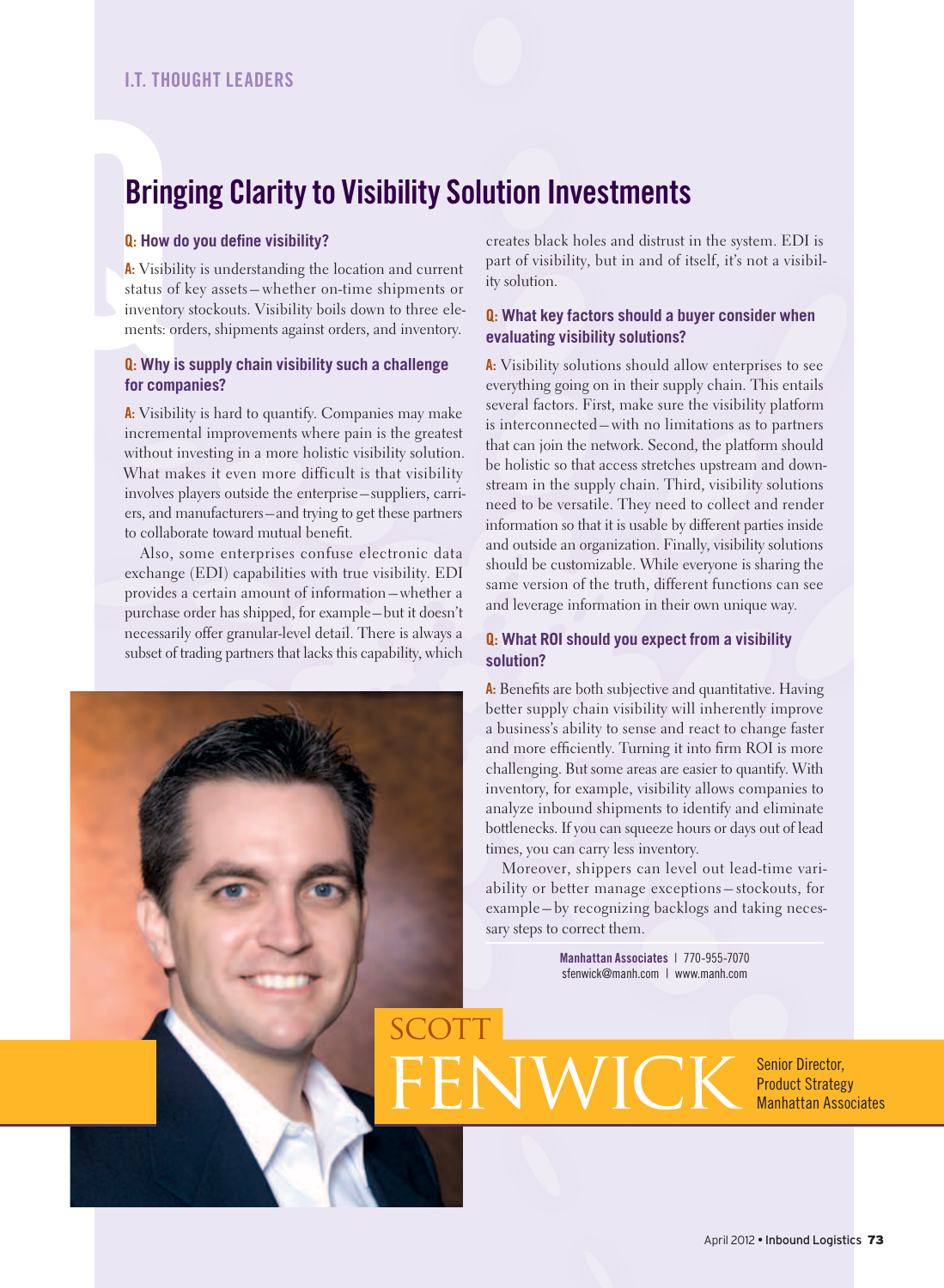#### **KPI Data Creates Improvement Opportunities**

TEVEN

#### Q: **What are the latest logistics software innovations?**

**KPI E**<br> **G**: What a<br> **innovation**<br> **A:** Improve<br>
cific to fr<br>
seems to<br>
viders. KI<br>
data to h<br>
ing and p A: Improving how key performance indicators (KPIs) specific to freight are developed, measured, and managed seems to be a growing theme with leading software providers. KPIs are used to collect and measure actionable data to help improve accurate shipping decision-making and processes. The key word is actionable. As the old adage says, "You can't improve what you can't measure."

> Take, for instance, a "Lost Savings" KPI. This indicator shows where decisions were made to ship with less-than-optimal (or less-costly) carriers for particular freight transactions. Companies can compile this shipment data for a given period to identify shipments that did not comply with its freight program.

> Suppose 95 percent of the shipments were processed in accordance with the company's rules, and five percent were non-compliant – that is, not using the optimal carrier. Software tools can provide details about the non-compliant shipments, including which employee

shipped them, which carrier they should have been shipped with, and what the shipping costs should have been. Detailing the "lost savings" in this manner holds everyone accountable.

Most companies know it is not practical for 100 percent of their shipments to be in compliance. The non-compliant five percent, however, represents an opportunity to improve.

 A Lost Savings KPI paired with a "Freight Savings" KPI – which compares each freight transaction's current cost/carrier to its previous cost/carrier – should work in concert with each other. A Lost Savings KPI shows the opportunity, while a Freight Savings KPI measures the success.

#### Q: **Why do companies have such a hard time embracing global trade management?**

A: Entering the global marketplace allows companies to increase sales, and importing goods from international vendors may help cut costs. But for companies not used to processing international freight transactions, the documentation and regulatory issues involved can be intimidating. Lack of experience and overall knowledge about harmonized tariff code, ever-changing security regulations, and countries designated as "denied parties" can be a challenge.

 Software is available to help companies navigate the paperwork, procedures, and processes, as well as service companies that focus on international trade. An issue that could be a problem is that these service companies resist setting up their smaller accounts with electronic data exchange billing because of the expense involved. This can create a paperwork nightmare when performing the audit function internally for these companies as their international volume increases. It may also be difficult to ensure that proper international shipping requirements are adhered to.

> RateLinx | 262-565-6150 sales@ratelinx.com | www.ratelinx.com

OEMAKER OWNER **RateLinx**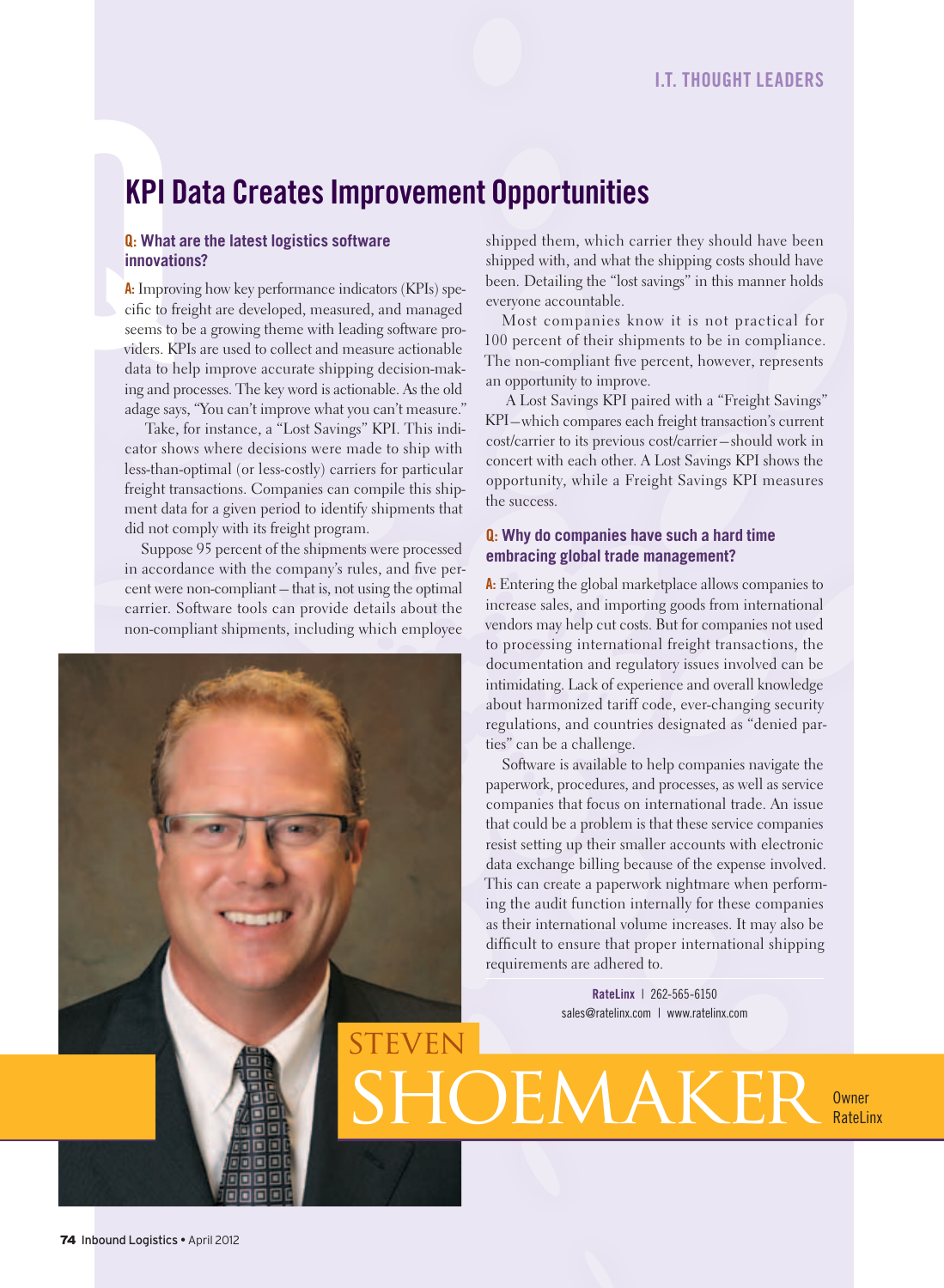#### leveraging lean and labor Management

#### Q: **In the context of retail, what is lean labor management and what does it entail?**

**Leve**<br> **Q:** In the<br>
manager<br>
A: Lean P<br>
concepts<br>
waste and<br>
ments as a<br>
productive<br>
bution co A: Lean has origins in manufacturing, but some of its concepts apply in the retail space – notably, reducing waste and increasing quality. Using these lean components as a foundation for labor management increases productivity and reduces costs in a warehouse or distribution center. Companies can leverage this to create



its full performance entitlement. Lean labor management can target improvements in three areas.

First, a lean labor approach improves processes. This means creating better methods through more straightforward, standardized, and streamlined use of technology and materials handling systems.

Second, companies can improve time utilization. Whether it's a manual or automated operation, management wants employees working full shifts. Inactivity gaps often signal other problems.

Finally, setting performance goals and giving employees the chance to earn rewards for exceeding them based on daily performance increases work pace.

These three factors, even in automated operations, drive tremendous throughput increases and/or labor cost reductions for the same amount of investment.

#### Q: **How can retailers create a lean labor management program?**

A: Think of a lean labor program as a pyramid comprised of four levels. The foundation is lean thinking, process improvement, and quality. After creating a lean base, companies can establish statistically valid goals, such as engineered labor standards, to identify good performance. With these two building blocks in place, management has a platform to provide coaching and feedback, which demonstrates the company's commitment to continuous improvement.

### BOUDREAU <sup>VP, Business Development</sup><br>Ryder Supply Chain Solution

and Marketing, Global Retail Ryder Supply Chain Solutions

new standards and guide employees toward better performance, then recognize and reward accordingly. Lean labor management requires communication between operations staff, IT, human resources, and finance because each function plays a shared role.

#### Q: **How does a company know when it needs to reconsider labor management?**

A: There are two primary drivers: when the chief financial officer directs the company to reduce costs; and when a facility is out of capacity and needs to push more volume out of existing infrastructure. The first scenario is most common. If a company makes considerable investments in facilities, technology, and equipment, it wants to reach

Finally, at the top of the pyramid, management creates a recognition and reward structure. The trap companies often fall into is starting at the top and trying to implement a pay-for-performance program without any of the other foundational work. Typically, these efforts have a very short life.

Commitment must exist within the organization to ensure the underlying incentive structure is maintained fairly. A company can do it internally or outsource to a third-party logistics provider. Either way, having a lean labor management process in place becomes a fundamental game changer for how the company performs.

> ryder Supply Chain Solutions | 609-841-8502 jfboudreau@ryder.com | www.ryder.com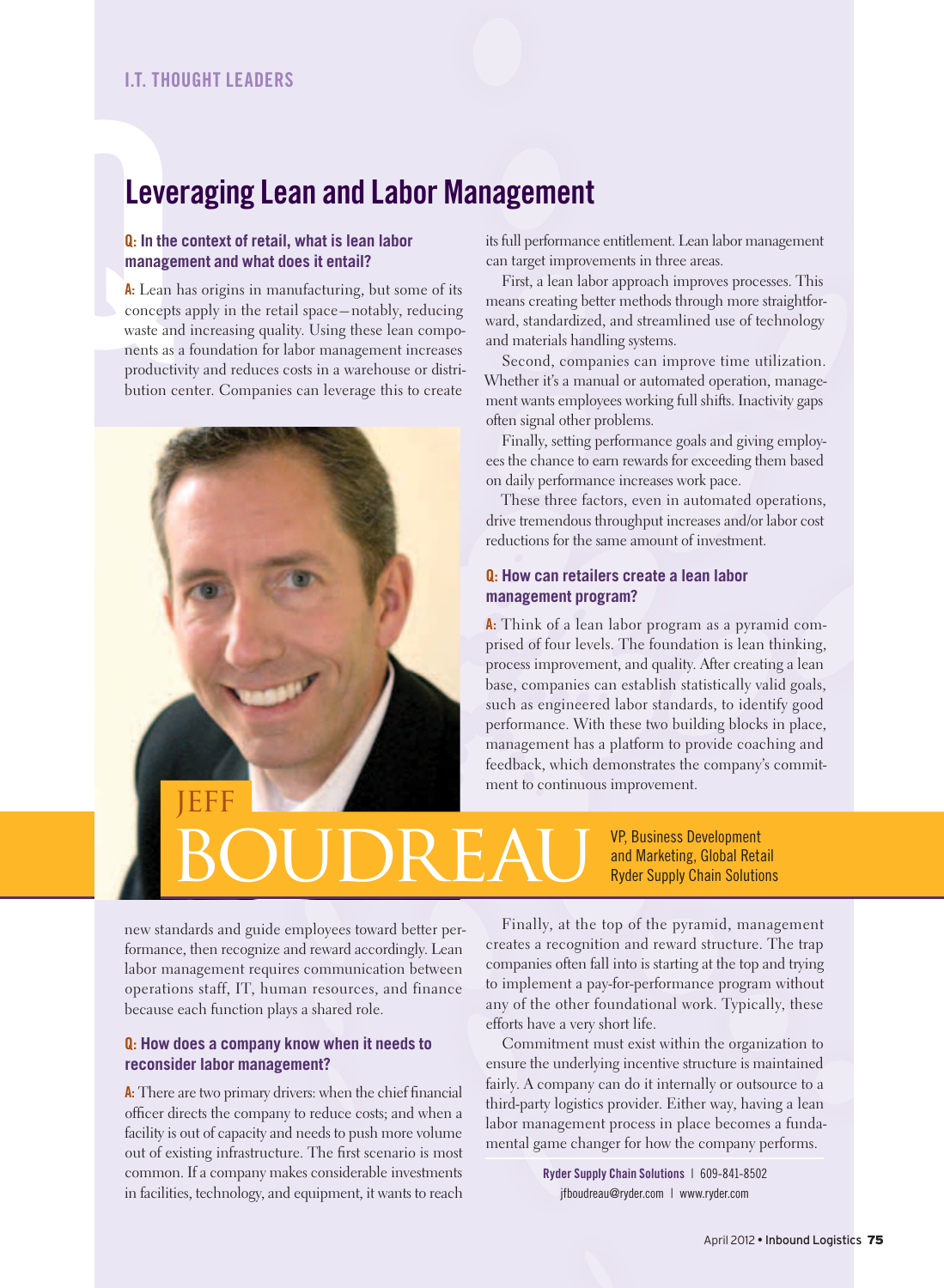#### The Right ERP Solution Puts All the Pieces Together

#### Q: **How can today's manufacturers deal with increasing regulations, demand volatility, and shifting global trade currents?**

**The F<br>
Q:** How c<br>
increasin<br>
shifting<br>
shifting<br>
A: Succes<br>
The one c<br>
and dema<br>
adapt defi<br>
enterprising A: Success for manufacturers today depends on agility. The one certainty with global trade currents, regulations, and demand is that they will change, and your ability to adapt defines your growth potential. A well-implemented enterprise resource planning (ERP) solution can help manufacturers remain agile to adapt to any changes.

> ERP provides the comprehensive audit trails, datatracking, financials, reporting, and business intelligence required to manage increasing regulations–as well as the foundation for standard operating procedures that enforce best practices and workflows within an operation. In addition, the right ERP solution provides



practice, or adapt to new regulations, you should evaluate alternative ERP solutions to better position yourself for future growth.

#### **Q:** Why is it difficult for companies to embrace **global trade management?**

A: With increasing worldwide compliance regulations, corporate financial visibility has become necessary for any size or type of organization—public, private, or nonprofit. Audit firms advocate improved financial management, standards, and real-time access to audit trails and compliance reporting. Yet many companies continue to use legacy business management systems that do not provide an adequate response to auditors' requests.

As the need for centralized financial data and financial visibility increases, spreadsheets and disparate systems will no longer be a viable solution. Add in the further complexity of global trade management, and many companies become overwhelmed with the thought of compliance, as well as the risk.

With the opportunities of globalization also come some unique challenges with respect to tighter control and reduced operational costs, enterprisewide visibility, intercompany management, and financial tracking and consolidation. Multinational, multilingual, multicompany, and multicurrency operations only serve to complicate financial risk management for fraud,

> Vice President, Product Management Sage

visibility into supply chain data, so companies can build accurate forecasts and production schedules based on historic and real-time information.

ERP solutions should also support interoperability so you can easily connect to cloud-based solutions that aid product lifecycle management. This allows you to quickly bring new and innovative products to market, and provides efficiency tools such as transportation management systems that are configurable to ensure compliance with import/export regulations.

Review your current business management system to determine how agile it allows you to be. If it limits you in being able to quickly implement a new process or best  nancial audits, tax laws variations, localization issues, and reporting.

The right ERP solution can help bring together, analyze, and report on multiple business units, subsidiaries, companies, and countries within an organization. Localization support, as well as support for multiple languages, currencies, and consolidated reporting, should be a core part of the solution. If you are a manufacturer that struggles to exploit the opportunities provided by global trade, it may be the right time to review your ERP system and invest in a new core foundation to build and grow your company on.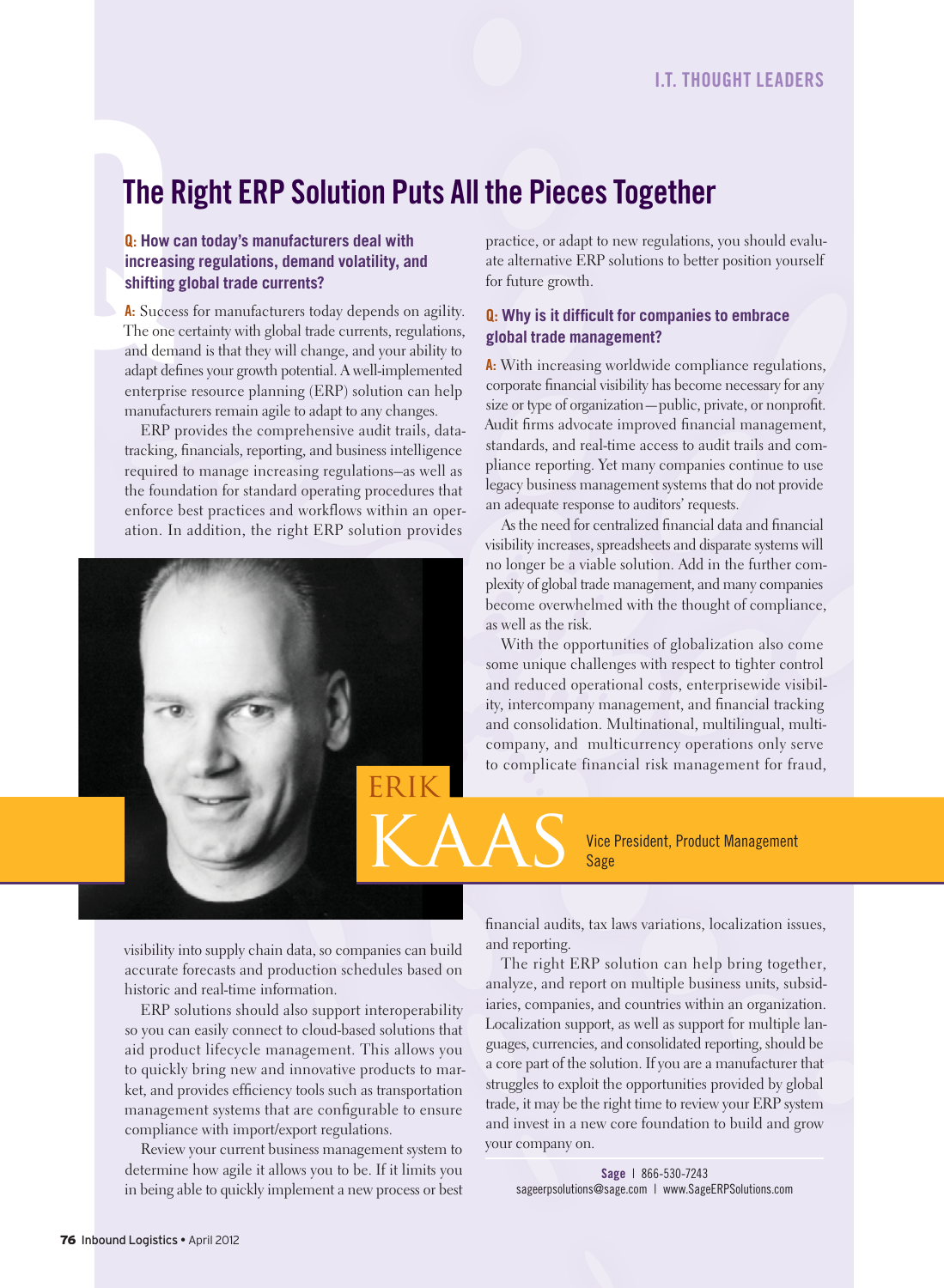#### Automated Routing: The Path to Optimization

#### **Q: What guidance can you offer firms exploring** routing and scheduling technologies for the first time?

Autol<br> **Autor**<br> **a:** What g<br> **routing a**<br> **a:** A: Autom<br>
ogy – the<br>
automate<br>
to do what<br>
change a<br>
It can A: Automation is a great benefit of logistics technology – though not the only one. Technologies that automate time-consuming, repetitive jobs free us up to do what humans excel at: spotting and dealing with change and exceptions.

It can take numerous individuals and manhours to manually plan, calculate, and adjust route plans for mileage, capacity, driver hours, and total stops. With routing and scheduling software, efficient route plans take mere minutes, incorporating work hours, equipment restrictions, truck capacities, service windows, and more in their calculations. Plans can be re-run quickly to accommodate last-minute orders and schedule changes, and the optimized results improve on manual methods by maximizing loads, and minimizing miles and total transportation costs.

Significant differences exist between technology providers, but don't let the decision process stall because you have too many choices. All the leading routing and scheduling systems will save you time and money.

Based on our experiences with Appian software, automated route plans average 10 to 25 percent fewer trucks,

When the only economic constant is change, an effective tool helps visualize and quantify the impacts of new developments, and compare the outcomes of different responses. Then businesses can manage change instead of just reacting to it.

# **MIKF**

Vice President and General Manager TMW Systems

drivers, and hours than manually developed plans, saving eight to 15 percent in total costs.

It's critical to embrace routing and optimization technology as a continual improvement process – not a destination. Your greatest performance improvements may come through new insights from technology, as the knowledge these tools provide prompt you to try a new routing and scheduling approach.

The best logistics technology doesn't simply speed business processes. It provides tools to transform your operations.

#### Q: **What is an example of a transforming logistics technology?**

A: Network modeling tools help analyze and improve processes, prepare operations for the future, and target new business.

Transportation network modelers allow you to:

- Balance demand with shipper requirements and carrier capacities.
- Evaluate mode shifts and cost savings.
- Compare business options.
- Model new market or consolidation scenarios.
- Examine outsourcing opportunities.
- Compare trade-offs among contingency plans.

Modeling isn't necessary for operations, but it's an invaluable tool for strategic decision-making and risk mitigation. The more flexible and user-friendly the tool, the better it will serve your business over time.

> tMw Systems | 440-721-2260 mtruelsch@tmwsystems.com | www.tmwsystems.com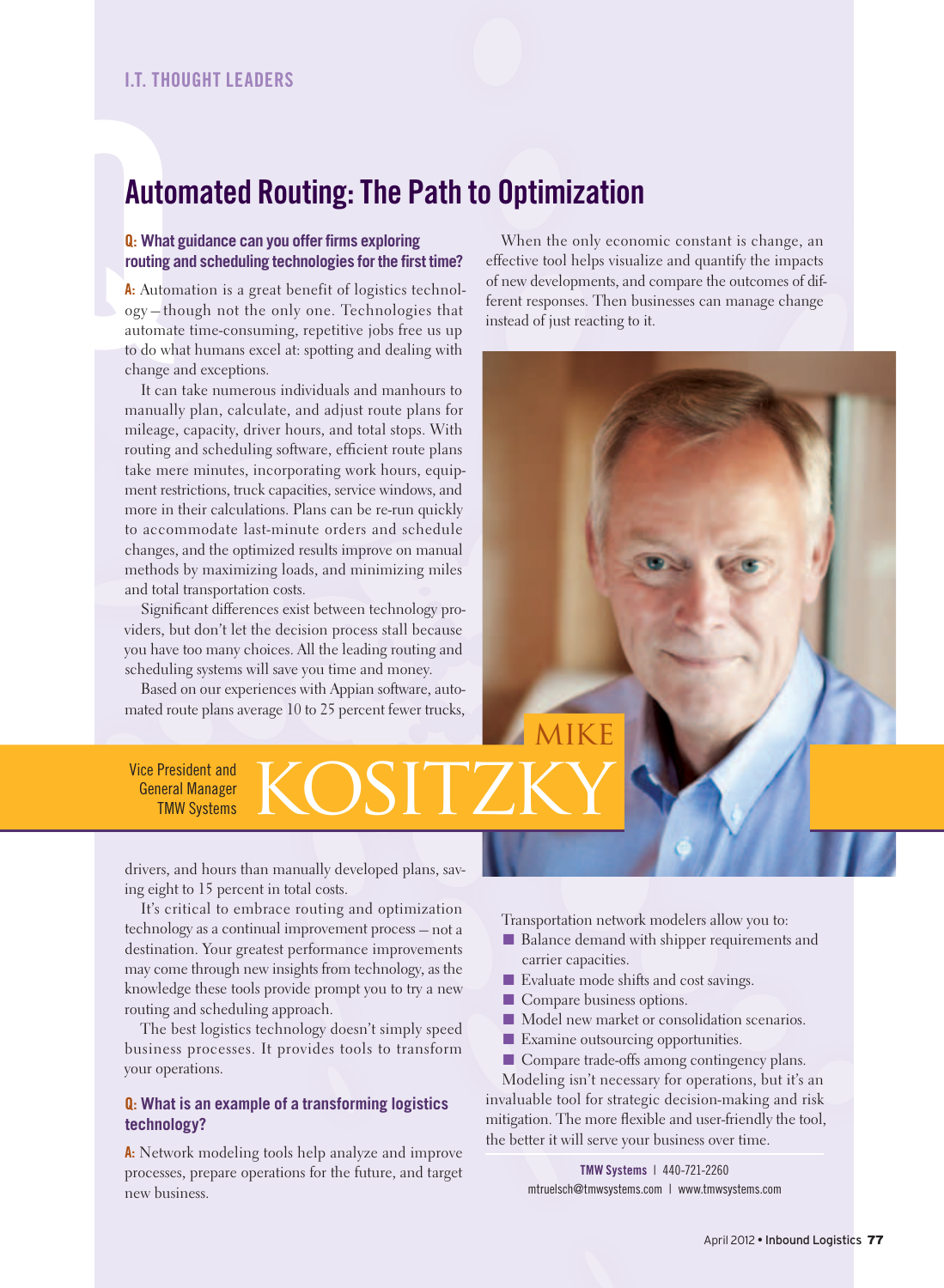## **Colla**<br> **Keep**<br> **Q.** What i<br>
Trade Co<br> **A.** The w<br>
most co<br>
significar Collaborative Trade Communities keep Companies Competitive

#### Q: **What is the primary advantage of Collaborative Trade Communities?**

A: The way they function is much simpler than how most companies do business today. We spend a significant amount of effort and time tracking what our environment, we rely on workers to know what they are supposed to do. In large, diverse supply chains, training needs can be considerable.

Getting supply chains up and running correctly is challenging, and it is an even bigger challenge to introduce changes once they are running. We also rely on systems today to document what humans have done, rather than to instruct them on what they are called to do.

Collaborative Trade Communities rely on workflow systems that describe roles and use sequence templates to describe what each worker in the supply chain is expected to do for any given order or shipment.

This projects control over a global supply chain and enables supply chain managers to immediately see when there are variations to the current work process. The result is significant flexibility that allows supply chains to react more quickly to strategy changes that are needed to keep the corporation competitive as it reacts to market shifts.

supply chain partners are doing. This includes sending instructions and entering them into corresponding systems, communicating and updating change orders, and monitoring outcomes.

Bryn

In cloud-based trade communities, each party has a specific role, and they work together in the same environment – hence the name Collaborative Trade Community. Information is entered once, and everyone who needs to see it has immediate visibility. This very quickly reduces workload and brings into focus exactly what is going on.

#### **Q:** Are there other benefits to Collaborative Trade **Communities?**

 $A$ : The efficiency gains are clear wins, but the real financial benefits come from the flexibility Collaborative Trade Communities bring to the supply chain. In today's

#### Q: **Why is this approach growing in popularity now?**

Trade Tech Inc.

HEIMBECK CEO

A: The advent of the Internet allows users to access cloud-based systems anywhere in the world. Until now, we had systems, but they could only feasibly be shared inside a corporation, and only on a national basis.

Global integration with trading partners and vendors was simply too expensive or not available at all. The Internet – and with it, cloud-based computing – opens up a new and rich environment for us all to do business in a different way.

> Trade Tech Inc. | 425-837-9000 bryn@tradetech.net | www.tradetech.net